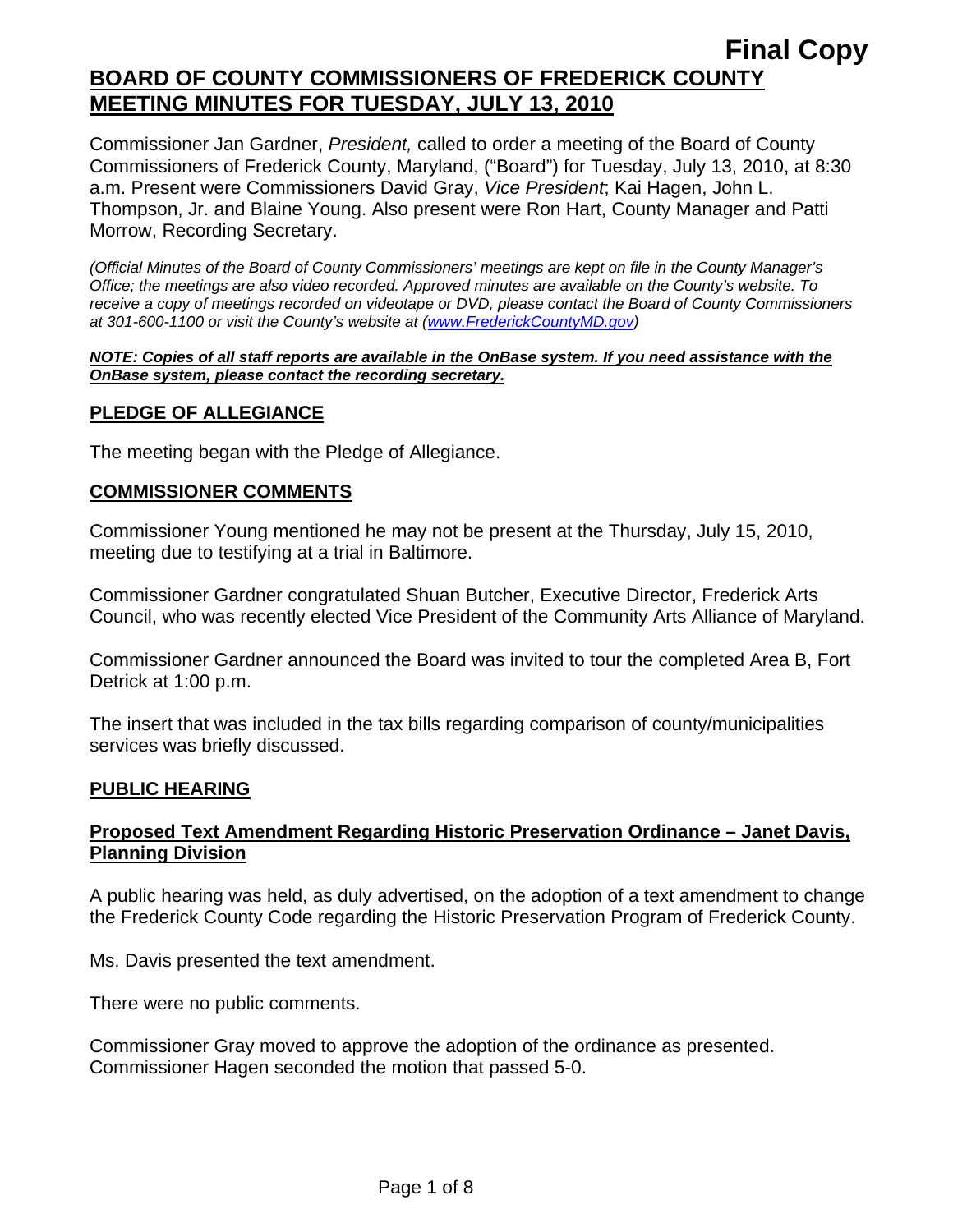(A copy of the approved/adopted ordinance can be obtained in the County Manager's Office or from the county's website, [www.FrederickCountyMD.gov](http://www.frederickcountymd.gov/))

## **WORKSESSION**

# **Informational Presentation on Agricultural Preservation Funding – Tim Blaser, Planning Division and Daniel Patrick O'Connell, Evergreen Conservation Finance**

Mr. O'Connell presented a PowerPoint presentation on options to continue the critical farms program. He reviewed with the Board the Maryland Agricultural and Resource Based Industry Development Corporation (MARBIDCO) which was established by the Maryland General Assembly to assist in business development for the state in farming, forestry, and seafood industries.

Sam Ketterman, Davenport and Company, LLC (county's financial consultant), commented.

There were no public comments.

It was suggested the county could offer a selling option where the county offers a certain amount of money per year to buy an easement at a fixed price. Legal staff would be consulted regarding the possible use of recordation tax for the option idea.

By unanimous consent the Board directed staff to implement a pilot program using the Aggie bonds for critical farms approach of agricultural preservation. Commissioner Thompson added the stipulation it would require the county putting money aside for the program.

It was also indicated total nutrient daily load (TMDL) would be watched to note any reductions.

## **ADMINISTRATIVE BUSINESS**

# **Notifying Property Owners Impacted by the Proposed City of Frederick's North/South Parallel Road – Board of County Commissioners**

Commissioner Gardner noted a letter was sent to The City of Frederick ("City") officials requesting a feasibility study be conducted regarding the proposed road alignment. Commissioner Gardner indicated there had been no response to the request.

Public comments were heard from:

- Kelly Russell, Alderman, The City of Frederick
- Joe Adkins, Planning Department, The City of Frederick
- Paul Smith
- Ralph Whitmore, Burgess, Town of Walkersville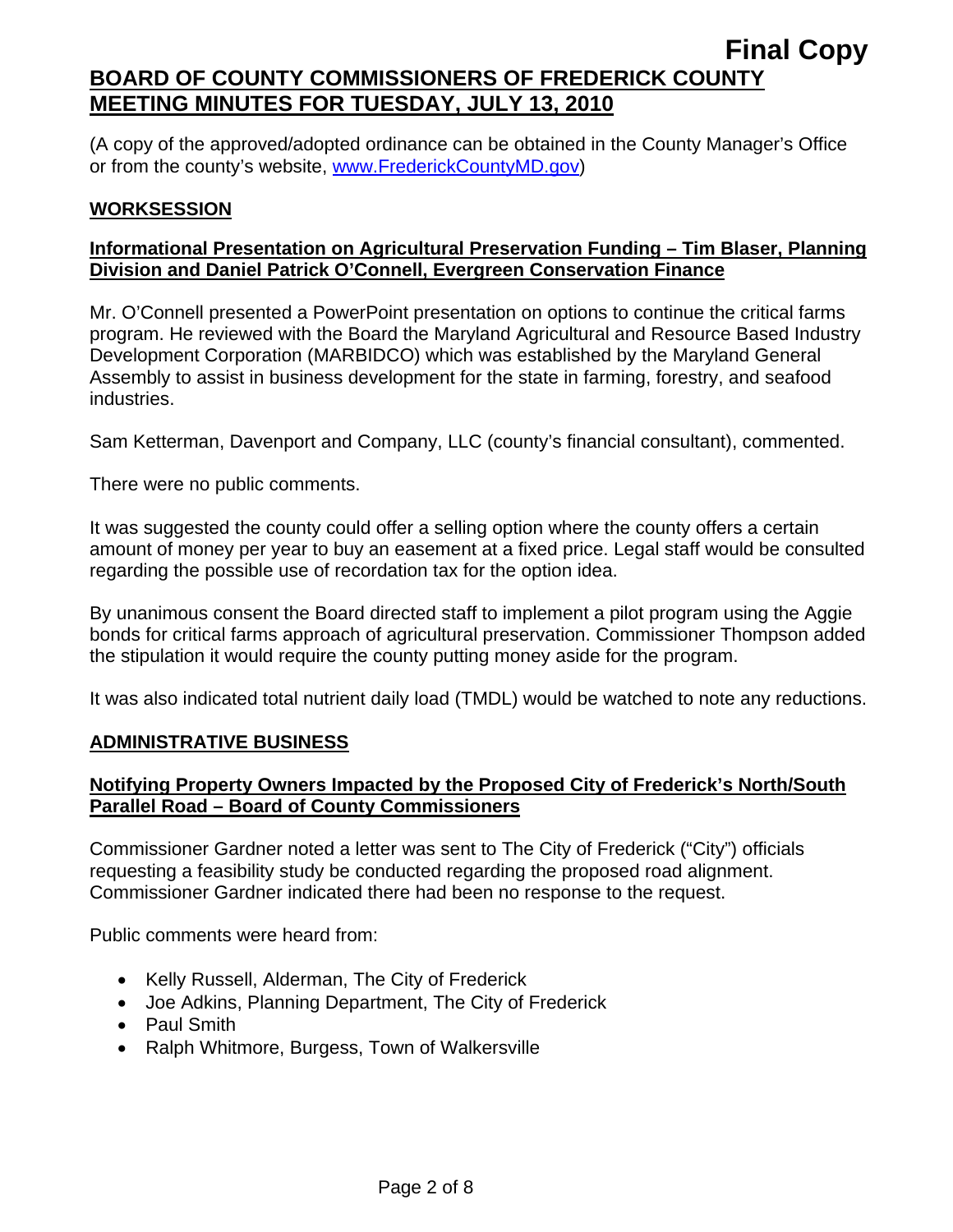Commissioner Gray moved to draft a letter to notify the property owners within 200 feet of either side of the North/South parallel road as reflected in the City's comprehensive plan. The following adjacent neighborhoods would be included:

- Portion of Spring Ridge
- Linganore Road
- River Oaks
- Pinecliff
- Reels Mill Road
- Araby Road
- Biggs Ford Road

It was noted the letter would be circulated to The City of Frederick and Town of Walkersville elected officials for comments. Commissioner Gray seconded the motion that passed 4-1 with Commissioner Young opposed.

Eric Soter and Jim Gugel, Planning Division, commented on the notification.

# **Century Center Annexation – Town of Walkersville – Denis Superczynski, Planning Division**

Mr. Soter reviewed the Board policy regarding municipal annexations.

Staff reviewed the draft letter to the Town of Walkersville.

Commissioner Gray moved to submit the letter with the recommendations to the Town of Walkersville. Commissioner Hagen seconded the motion that passed 5-0.

Public comment was heard from:

- Ralph Whitmore, Burgess, Town of Walkersville
- David Severn, Esquire, Severn, O'Connor and Kresslein, P.A., representing the Town of Walkersville

Commissioner Hagen moved to add a component to the municipal annexation process for the Board to have a discussion with staff prior to the request for express approval for the annexation by the municipality. Commissioner Gray seconded the motion that passed 4-1 with Commissioner Thompson opposed.

# **COMISSIONER COMMENTS**

None.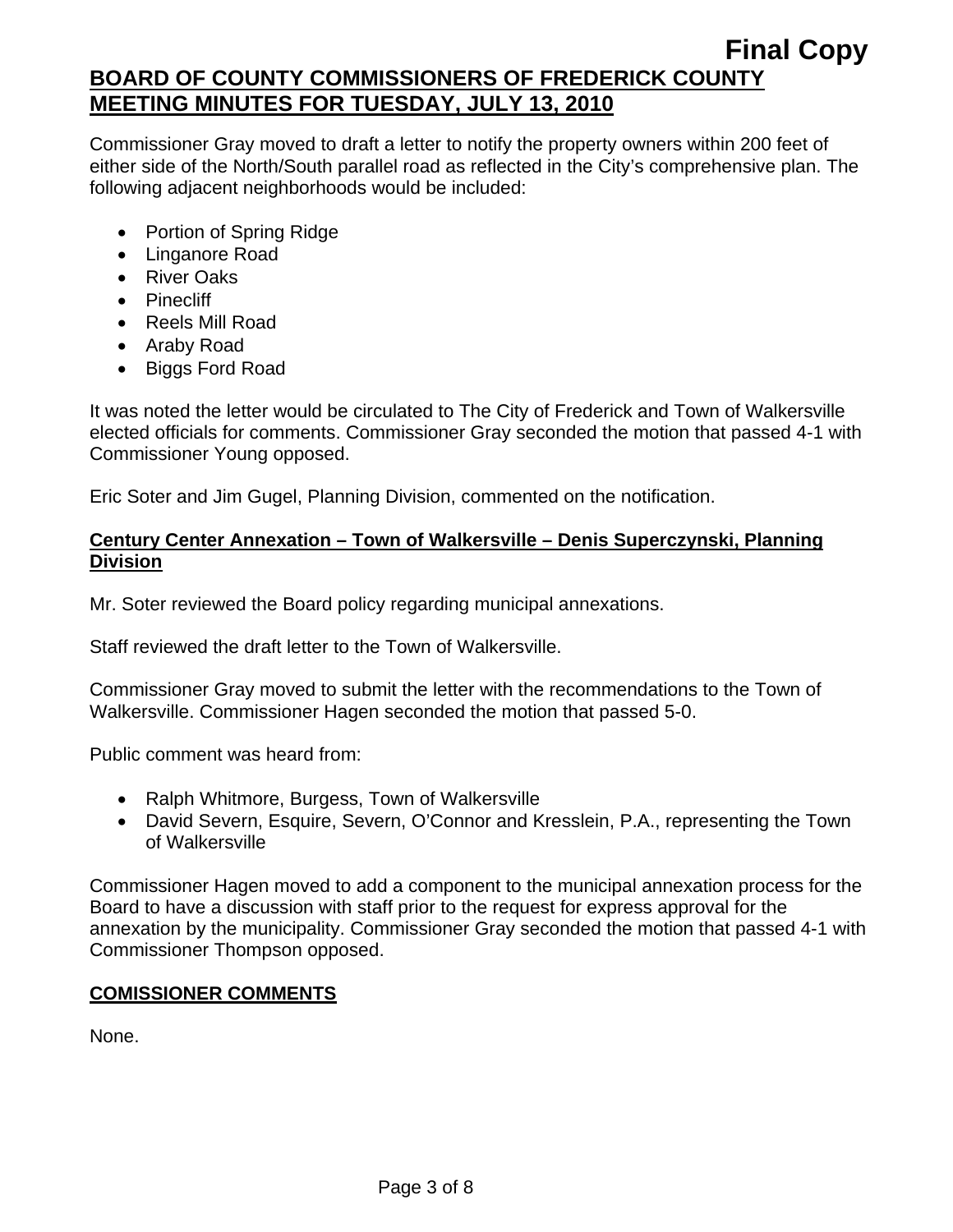## **PUBLIC COMMENTS**

None.

## **QUESTIONS – PRESS**

Meg Tully, The Frederick News-Post

## **CLOSED SESSION**

Commissioner Hagen moved to go into closed session according to Maryland Annotated Code State Government Article § 10-508(a) (3) To consider the acquisition of real property for a public purpose and matters directly related thereto; (7) To consult with counsel to obtain legal advice on a legal matter; and (8) To consult with staff, consultants, or other individuals about pending or potential litigation. Commissioner Gray seconded the motion that passed 5-0.

## **ADJOURN**

The meeting adjourned at 12:00 p.m.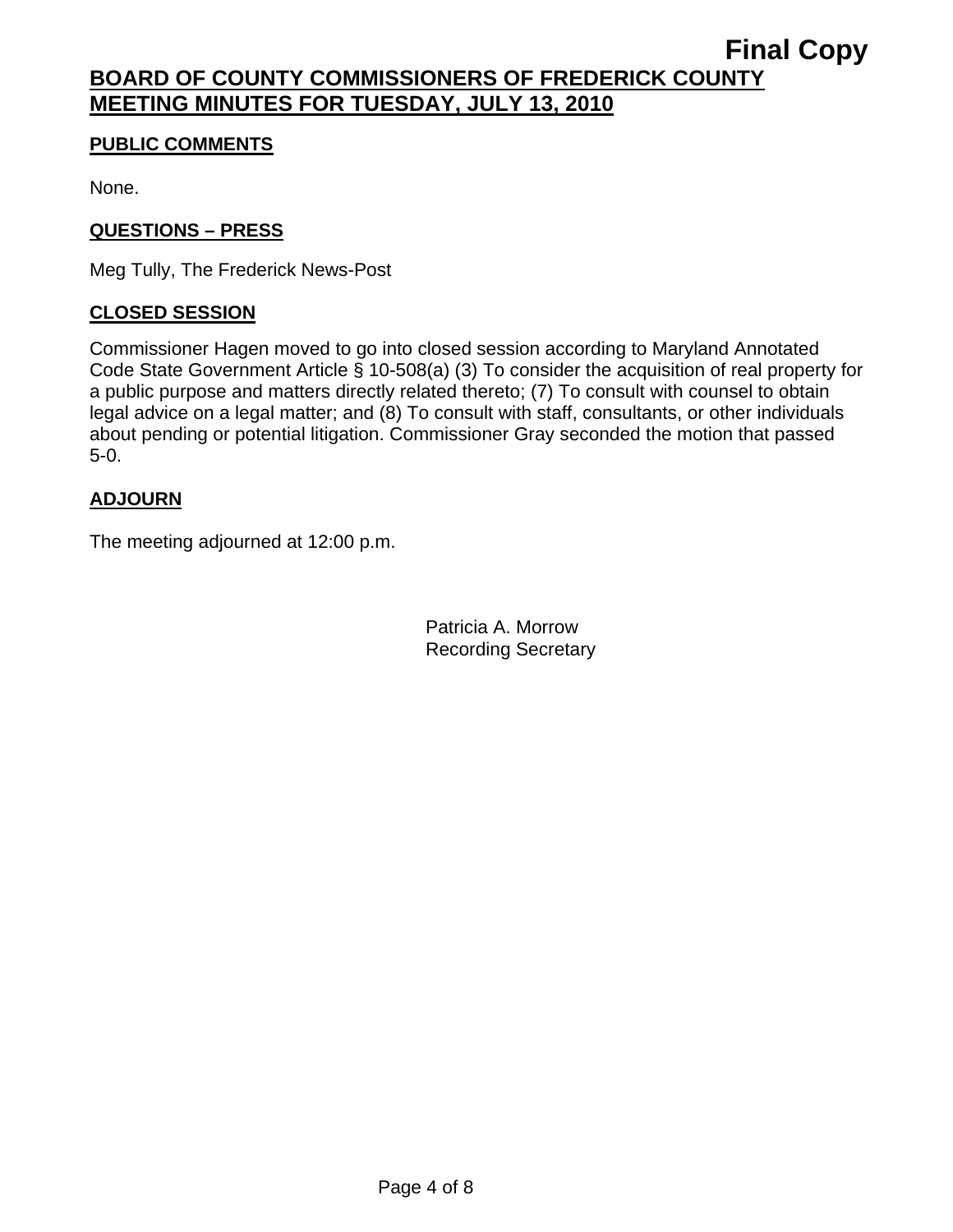#### **FORM OF STATEMENT FOR CLOSING THE MEETING OF TUESDAY, JULY 13, 2010**

## **STATUTORY AUTHORITY TO CLOSE SESSION**

## **State Government Article §10-508(a):**

(3) To consider the acquisition of real property for a public purpose and matters directly related thereto.

## **Motion:**

Commissioner Hagen moved to proceed into closed session in accordance with Maryland Annotated Code State Government Article § 10-508(a)(3) To consider the acquisition of real property for a public purpose and matters directly related thereto. Commissioner Gray seconded the motion that passed 5-0.

## **Time and Location:**

12:00 p.m. – Third Floor Meeting Room, Winchester Hall

# **Topic to be Discussed:**

 $\overline{a}$ 

To consider the acquisition of real property for parks purposes.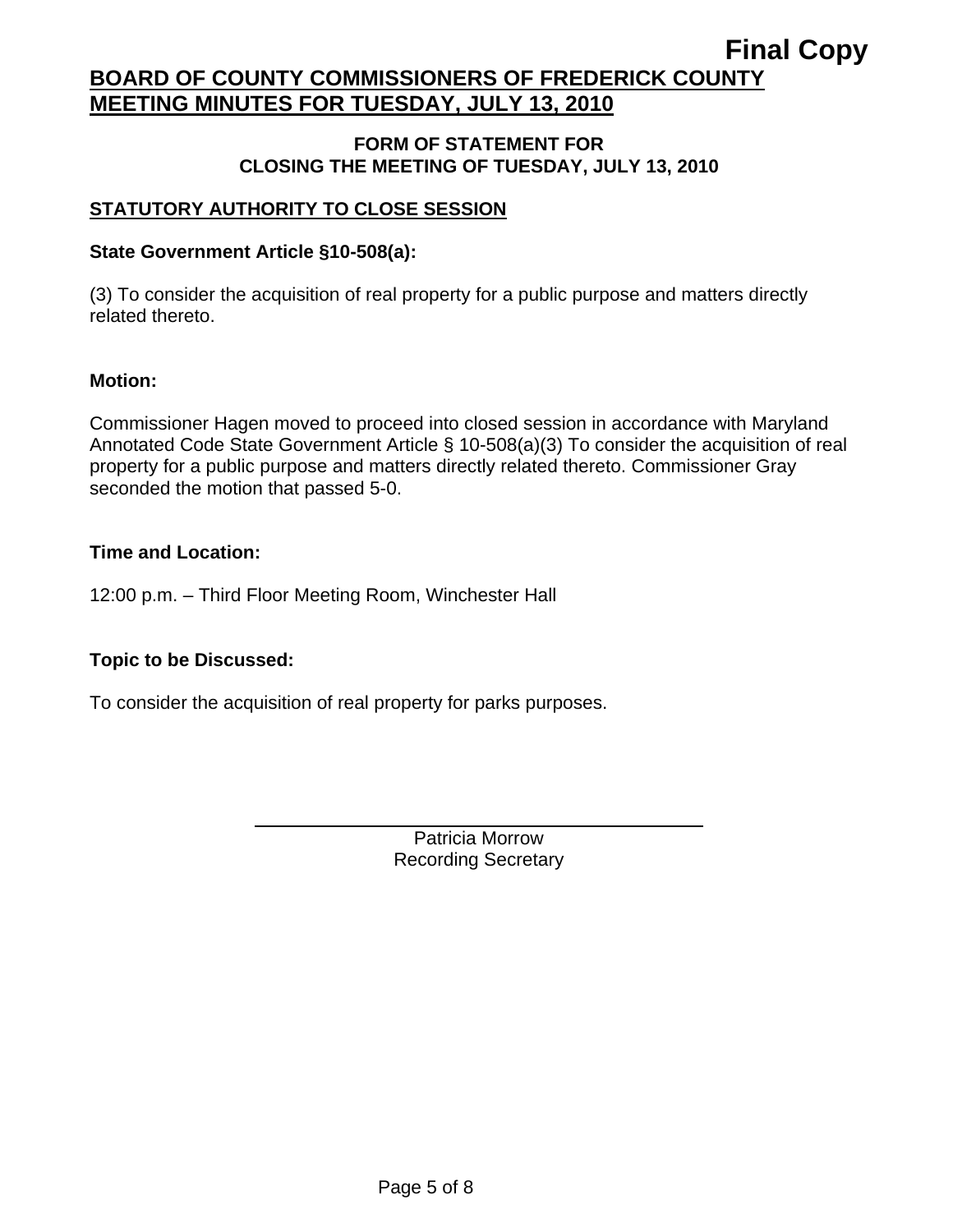#### **FORM OF STATEMENT FOR MINUTES OF NEXT OPEN MEETING ON THURSDAY, JULY 15, 2010, FOLLOWING THE CLOSED MEETING OF TUESDAY, JULY 13, 2010**

## **STATUTORY AUTHORITY TO CLOSE SESSION**

#### **State Government Article §10-508(a):**

(3) To consider the acquisition of real property for a public purpose and matters directly related thereto.

#### **Motion:**

Commissioner Hagen moved to proceed into closed session in accordance with Maryland Annotated Code State Government Article § 10-508(a) (3) To consider the acquisition of real property for a public purpose and matters directly related thereto. Commissioner Gray seconded the motion that passed 5-0.

#### **Time and Location:**

12:00 p.m. – Third Floor Meeting Room, Winchester Hall

## **Others in Attendance:**

R. Hart, B. Stanton, J. Mathias, M. Chomel, R. McCain, P. Dial, B. Hicks, C. Chamberlain and P. Morrow.

## **Topic Discussed:**

To consider the acquisition of real property for parks purposes.

#### **Action Taken:**

 $\overline{a}$ 

Staff was directed to negotiate with the property owners regarding the specific properties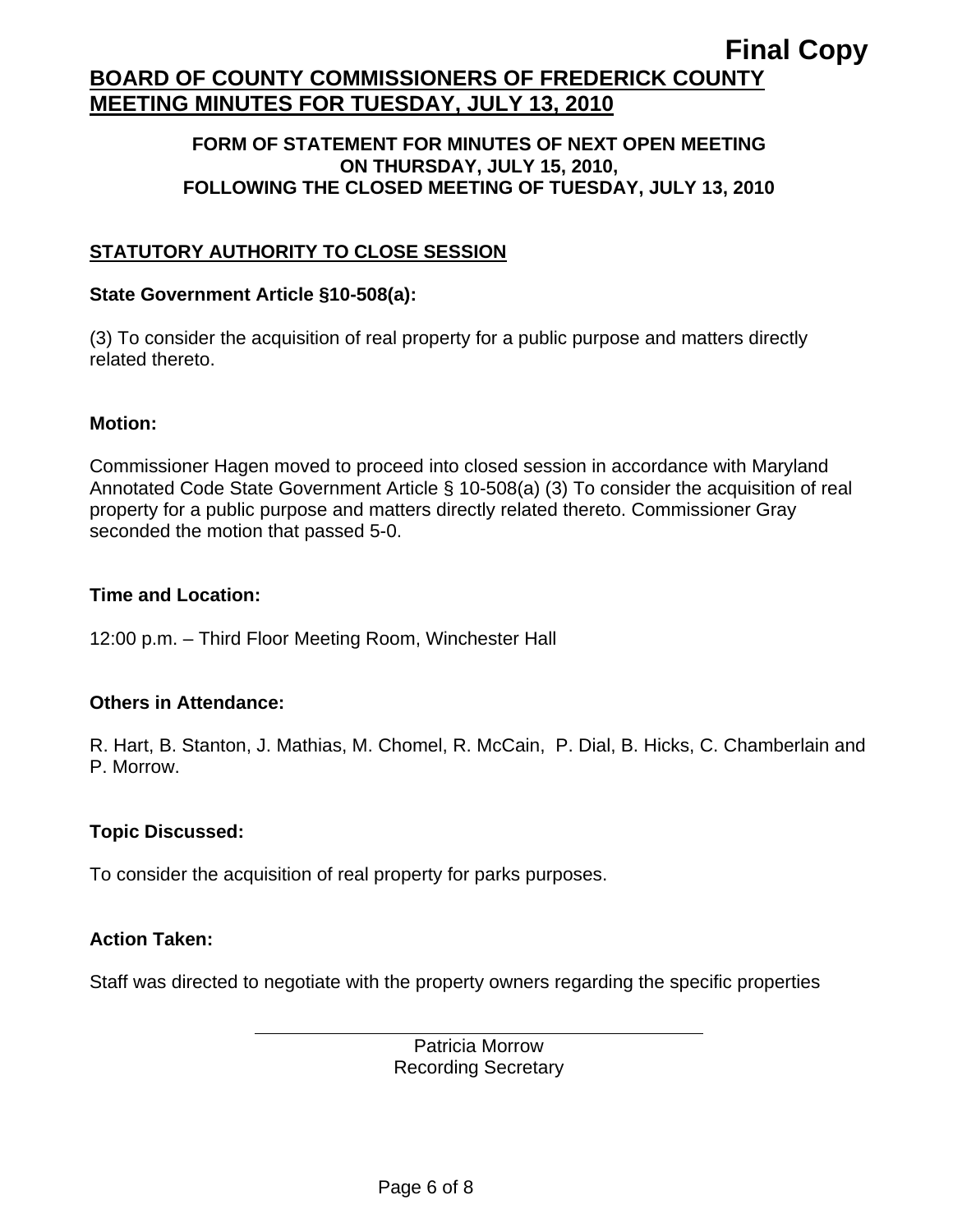#### **FORM OF STATEMENT FOR CLOSING THE MEETING OF TUESDAY, JULY 13, 2010**

# **STATUTORY AUTHORITY TO CLOSE SESSION**

## **State Government Article §10-508(a):**

(7) To consult with counsel to obtain legal advice on a legal matter; and (8) To consult with staff, consultants, or other individuals about pending or potential litigation.

## **Motion:**

Commissioner Hagen moved to proceed into closed session in accordance with Maryland Annotated Code State Government Article § 10-508(a)(7) To consult with counsel to obtain legal advice on a legal matter; and (8) To consult with staff, consultants, or other individuals about pending or potential litigation. Commissioner Gray seconded the motion that passed 5-  $\Omega$ .

## **Time and Location:**

12:00 p.m. – Third Floor Meeting Room, Winchester Hall

# **Topic to be Discussed:**

 $\overline{a}$ 

To consider the proposed resolution of an outstanding claim.